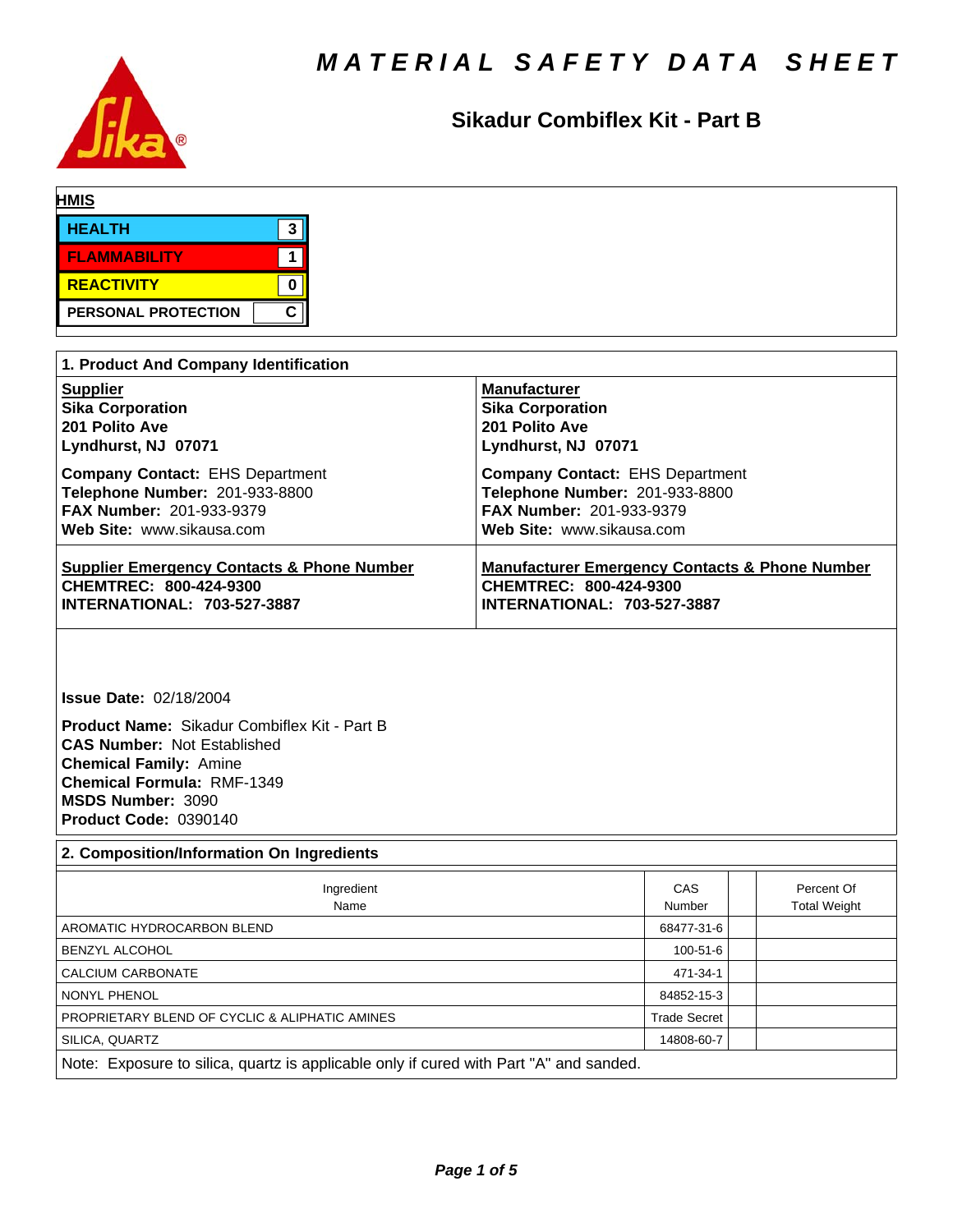## **Sikadur Combiflex Kit - Part B**

#### **3. Hazards Identification**

### **Eye Hazards**

May cause eye irritation. May cause irreversible eye damage.

#### **Skin Hazards**

May cause skin irritation and severe skin burns. May cause skin sensitization.

#### **Ingestion Hazards**

Harmful if swallowed.

#### **Inhalation Hazards**

May cause nose, throat, and lung irritation. Lung sensitizer.

#### **4.First AidMeasures**

#### **Eye**

Rinse eyes thoroughly with water for at least 15 minutes. Consult physician.

# **Skin**

In case of contact, immediately flush skin with plenty of water for at least 15 minutes.

#### **Ingestion**

If victim is fully conscious, give one or two cups of water o drink. If swallowed, do not induce vomiting unless directed to do so by medical personnel. Call a physician immediately.

#### **Inhalation**

Remove to fresh air. If not breathing, give artificial respiration, seek medical attention.

### **5. Fire Fighting Measures**

**Flash Point:** >220 °F

**Autoignition Point:** N/AV°F

### **Fire And Explosion Hazards**

Exposure to heat builds up pressure in closed containers.

#### **Extinguishing Media**

In case of fire, use water spray (fog) foam, dry chemical, or CO2.

#### **Fire Fighting Instructions**

Firefighters should wear self-contained breathing apparatus and full protective gear.

#### **6. Accidental Release Measures**

Avoid release to the environment. Use appropriate personal protective equipment (PPE). Contain spill and collect with absorbent material and transfer into suitable containers. Ventilate enclosed area.

#### **7. Handling And Storage**

#### **Handling And Storage Precautions**

Store in a cool, dry, well ventilated area. Keep containers tightly closed.

#### **Work/Hygienic Practices**

Wash thoroughly with soap and water after handling.

#### **8. Exposure Controls/Personal Protection**

#### **Engineering Controls**

Use with adequate general and local exhaust ventilation.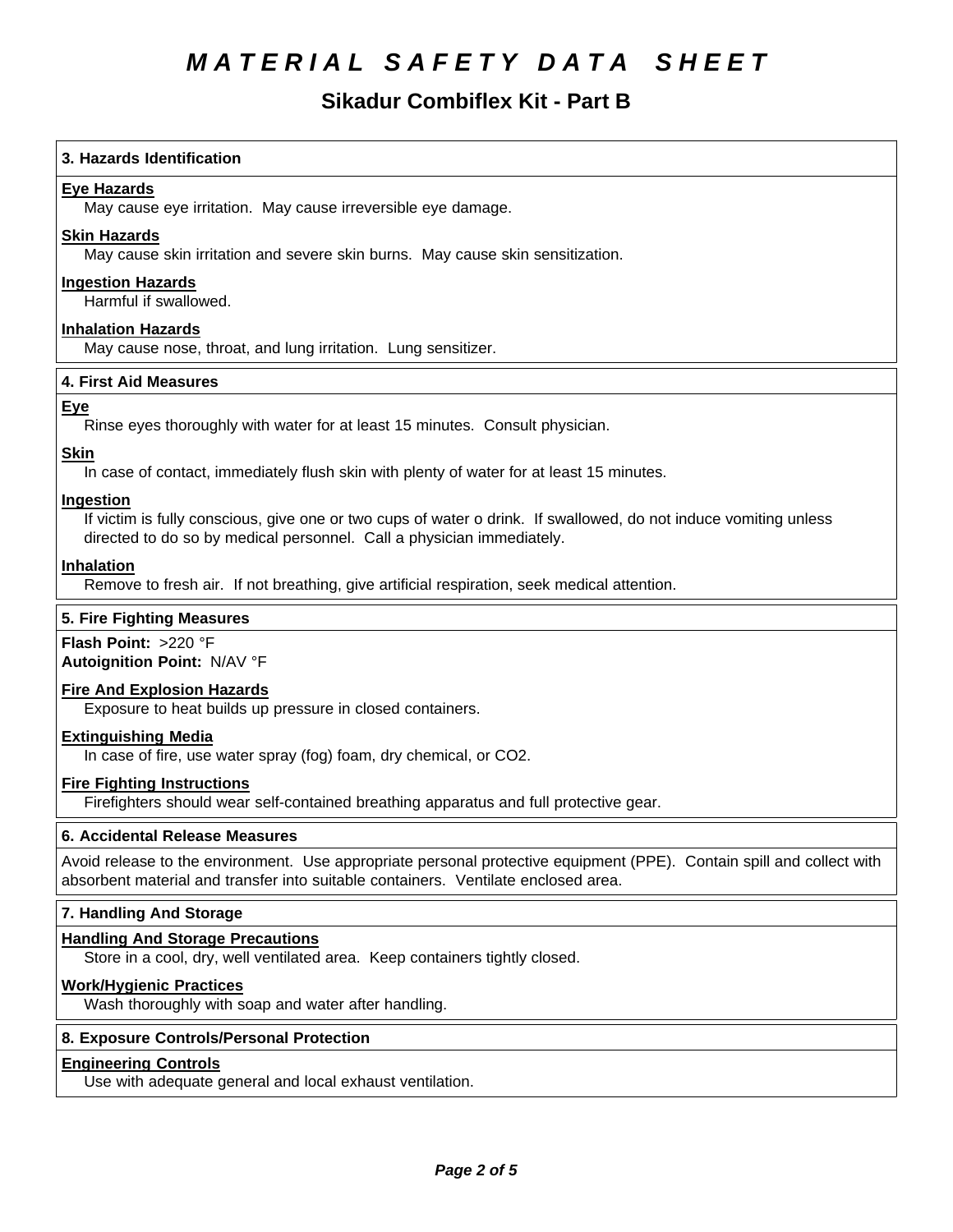# **Sikadur Combiflex Kit - Part B**

| 8. Exposure Controls/Personal Protection - Continued                                                                                                                                                                                                                                                                                                             |
|------------------------------------------------------------------------------------------------------------------------------------------------------------------------------------------------------------------------------------------------------------------------------------------------------------------------------------------------------------------|
| <b>Eye/Face Protection</b><br>Safety glasses with side shields or goggles.                                                                                                                                                                                                                                                                                       |
| <b>Skin Protection</b><br>Chemical-resistant gloves. Lab coat or other work clothing to prevent skin exposure.                                                                                                                                                                                                                                                   |
| <b>Respiratory Protection</b><br>A respirator protection program that meets 29 CFR 1910.134 requirement must be followed whenever workplace<br>conditions warrant a respirator's use. In areas where the Permissible Exposure Limits are exceeded, use a<br>properly fitted NIOSH-approved respirator.                                                           |
| <b>Other/General Protection</b><br>Wash thoroughly after handling.                                                                                                                                                                                                                                                                                               |
| <b>Ingredient(s) - Exposure Limits</b><br><b>CALCIUM CARBONATE</b><br>ACGIH TLV-TWA 10 mg/m3<br>OSHA PEL-TWA 15 mg/m3<br>OSHA PEL-TWA 5 mg/m3<br>SILICA, QUARTZ<br>ACGIH TLV-TWA 0.1 mg/m3 (Notice of Intended Change)<br>ACGIH TLV-TWA 0.05 mg/m3 (Proposed)<br>OSHA PEL-TWA 30/%SiO2+2 mg/m3<br>OSHA PEL-TWA 10/%SiO2+2 mg/m3<br>OSHA PEL-TWA 250/%SiO+5 mppcf |
| 9. Physical And Chemical Properties                                                                                                                                                                                                                                                                                                                              |
| <b>Appearance</b><br><b>Black Paste</b>                                                                                                                                                                                                                                                                                                                          |
| <u>Odor</u><br>Amine Odor                                                                                                                                                                                                                                                                                                                                        |
| <b>Chemical Type: Mixture</b><br><b>Physical State: Solid</b><br>Melting Point: N/AV °F<br>Boiling Point: N/AV °F<br>Specific Gravity: 1.68<br><b>Percent Volatiles: N/AV</b><br>Packing Density: 14.0 pounds/gallon<br>Vapor Pressure: N/AV<br>Vapor Density: >AIR<br>pH Factor: 12<br>Solubility: N/AV<br>Evaporation Rate: Slower than ether                  |
| 10. Stability And Reactivity                                                                                                                                                                                                                                                                                                                                     |
| <b>Stability: Stable</b><br>Hazardous Polymerization: Will not occur                                                                                                                                                                                                                                                                                             |
| <b>Conditions To Avoid (Stability)</b>                                                                                                                                                                                                                                                                                                                           |

None Known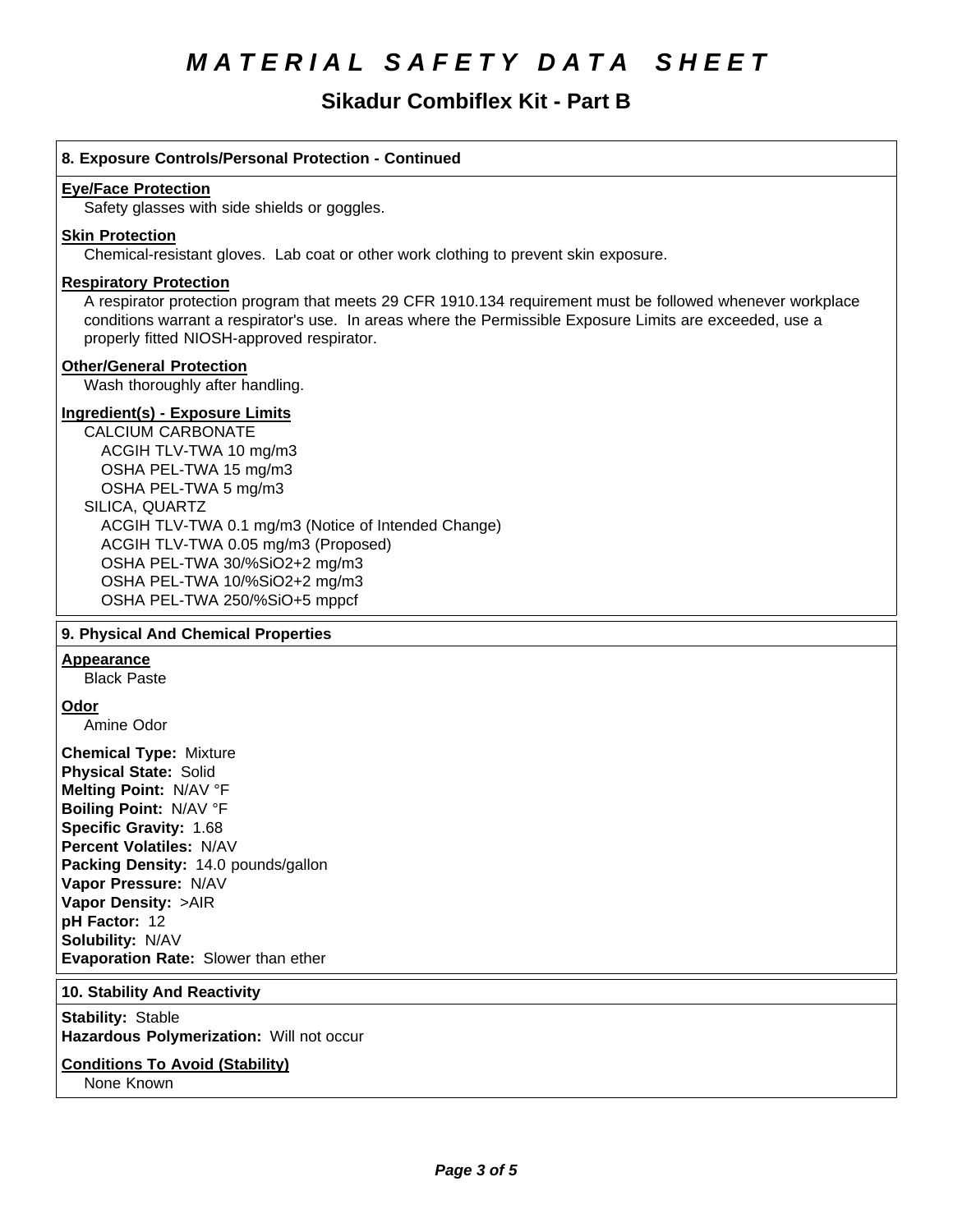## **Sikadur Combiflex Kit - Part B**

| 10. Stability And Reactivity - Continued                                                                            |
|---------------------------------------------------------------------------------------------------------------------|
| <b>Incompatible Materials</b>                                                                                       |
| Strong oxidizing materials, acids, and epoxy resins under uncontrolled conditions.                                  |
| <b>Hazardous Decomposition Products</b>                                                                             |
| CO, CO2, Oxides of Nitrogen                                                                                         |
| <b>Conditions To Avoid (Polymerization)</b>                                                                         |
| None Known                                                                                                          |
| 11. Toxicological Information                                                                                       |
| <b>Conditions Aggravated By Exposure</b>                                                                            |
| Eye disease, skin disorders and allergies, chronic respiratory conditions.                                          |
| Ingredient(s) - Carginogenicity                                                                                     |
| SILICA, QUARTZ                                                                                                      |
| NTP - Listed On The National Toxicology Program<br>Listed In The IARC Monographs                                    |
|                                                                                                                     |
| 12. Ecological Information                                                                                          |
| No Data Available                                                                                                   |
| 13. Disposal Considerations                                                                                         |
| Dispose in accordance with applicable federal, state and local government regulations.                              |
| 14. Transport Information                                                                                           |
| <b>Proper Shipping Name</b>                                                                                         |
| Not regulated by the USDOT.                                                                                         |
| 15. Regulatory Information                                                                                          |
| <b>U.S. Regulatory Information</b>                                                                                  |
| All ingredients of this product are listed or are excluded from listing under the U.S. Toxic Substances Control Act |
| (TSCA) Chemical Substance Inventory.                                                                                |
| <b>SARA Hazard Classes</b>                                                                                          |
| <b>Acute Health Hazard</b>                                                                                          |
| <b>Chronic Health Hazard</b>                                                                                        |
|                                                                                                                     |

### **SARA Section 313 Notification**

This product does not contain any ingredients regulated under Section 313 of the Emergency Planning and Community Right-To-Know Act of 1986 or 40 CFR 372.

### **State Regulations**

WARNING: This product contains a chemical known to the State of California to cause cancer, birth defects, or other reproductive harm.

### **Ingredient(s) - State Regulations**

BENZYL ALCOHOL New Jersey - Workplace Hazard Pennsylvania - Workplace Hazard Massachusetts - Hazardous Substance CALCIUM CARBONATE Pennsylvania - Workplace Hazard SILICA, QUARTZ